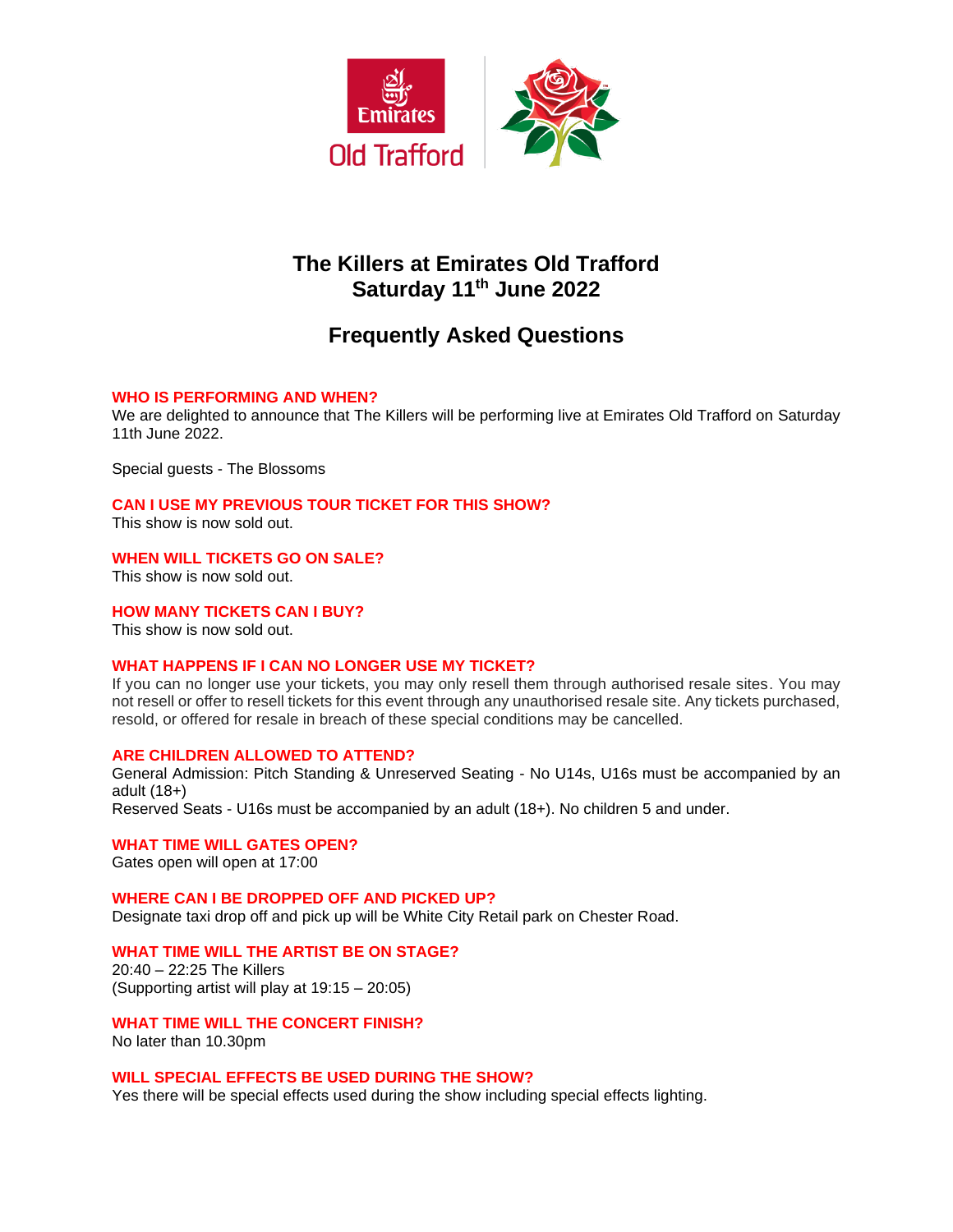

#### **WILL I GET SEARCHED?**

All persons will be searched in line with the procedures in place for your safety. For a list of prohibited items please see Conditions of Entry, Clause 7 **[here](https://cricket.lancashirecricket.co.uk/media/17097/full-ticket-terms-and-conditions-and-conditions-of-entry-2021-v3.pdf)**. Please note that water will not be permitted into the stadium, there will be drinking water points located around the stadium.

We strongly advise that you minimise the number of items you bring as this will speed up your entry. It is now an offence, punishable by up to 3 months imprisonment, to possess a pyrotechnic, flare or similar device whilst attending, entering or being in a concert venue. Anyone in possession of these or any other prohibited items may be refused entry and the items confiscated. Everyone will be searched on entrance to the concert, and we are asking that people don't bring bags to the event if possible.

## **PORTABLE CHARGERS ARE PROHIBITED, SO HOW CAN I CHARGE MY PHONE?**

There are several charging stations around the venue.

#### **CAN I BRING A BAG?**

To speed up your entry, we are asking that people do not bring a bag to the event if possible. If you need to bring a bag, this must be no bigger than A4 in size and will be searched. Anything listed on our prohibited items will be confiscated before entry and any bags bigger than A4 will not be permitted into the stadium.

## **ARE THERE ANY BUSES OR METROLINK SERVICES?**

A full Metrolink service will be in operation to and from Manchester City Centre. Please use the following link for more information about Metrolink: **<http://www.metrolink.co.uk/Documents/lccc-travel-leaflet.pdf>**

A shuttle bus service will be in place, running from Fairfield Street (near Piccadilly station) from 3pm until 7pm. Drop off will on Talbot Road near to Emirates Old Trafford.

After the concert, a small number of shuttle busses will run a return service from Talbot Road to Fairfield street on a first come, first served basis.

#### **HOW DO I GET TO EMIRATES OLD TRAFFORD?**

Check out **[our directions section](http://cricket.lancashirecricket.co.uk/media/7221/lc_how_to_find_us.pdf)** to see how to get to Emirates Old Trafford.

## **CAN I BRING FOOD AND DRINK?**

No food or drink, including water, will be permitted into the venue but there will be a wide range of refreshments that are available inside the venue. Water points are available around the ground. If any specific food is needed for special dietary requirements a doctor's note will be required on entry.

## **CAN I BUY ALCOHOL AT THE CONCERT?**

Yes, however we will be operating Challenge 25, so please bring identification with you. Forms of accepted ID are Passport, Cards bearing the "Pass" or Photographic Driving Licence.

#### **CAN I BRING IN AN UMBRELLA IF IT'S GOING TO RAIN?**

Unfortunately, umbrellas are on the list of prohibited items for safety reasons and so that they don't block the viewing experience of fellow fans. We therefore advise you to pay particular attention to the weather forecast and dress appropriately for the expected conditions.

#### **CAN I GET ACCESS TO A BAR THAT IS INDOORS?**

Only if you are in receipt of a specified wristband. These are only available to hospitality patrons and guests.

## **HOW DO I ENTER THE VENUE?**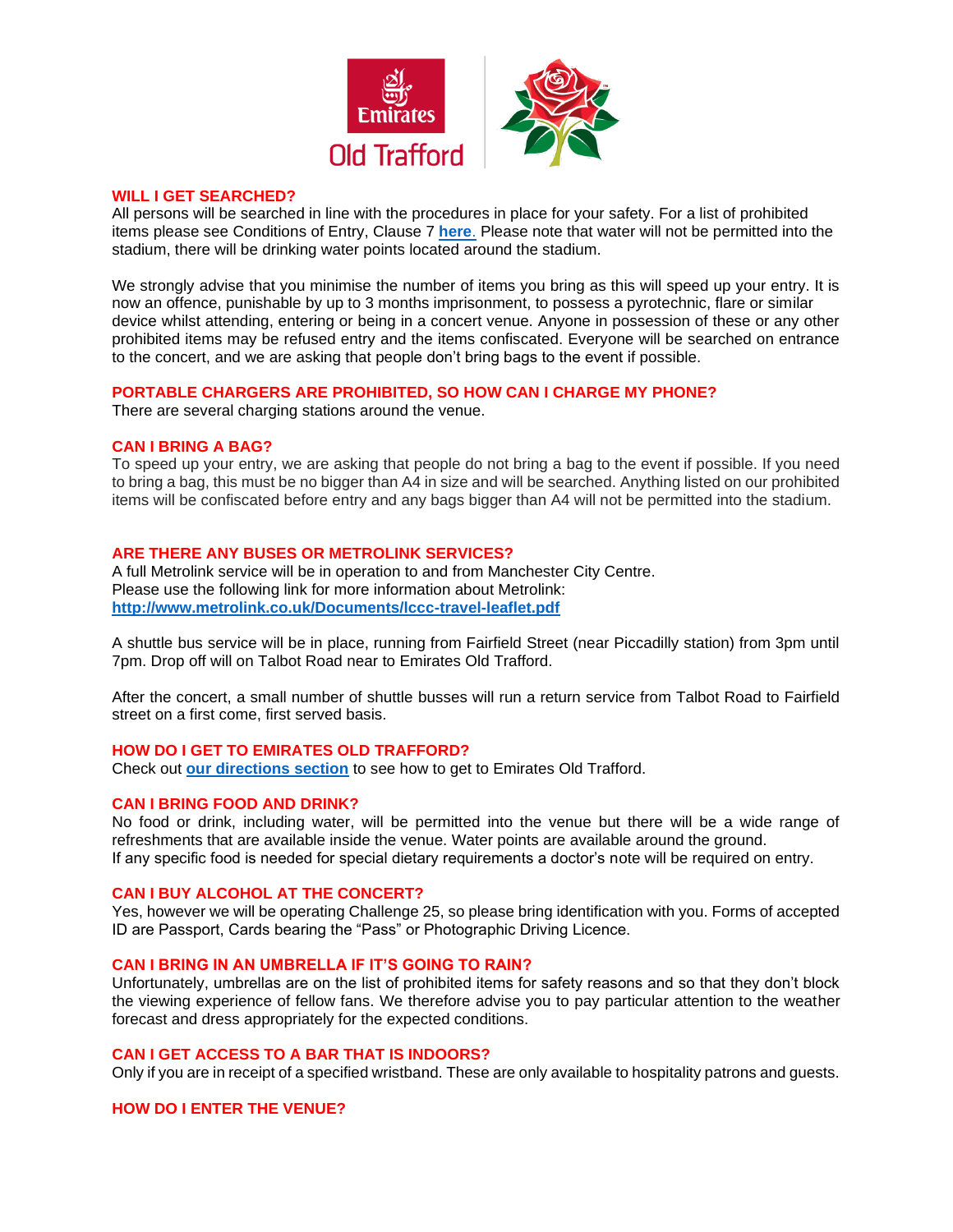

General Admission tickets can enter the venue via any gate on Brian Statham Way, Talbot Road or Great Stone Road. Once inside the venue follow the signs to enter the various General Admission areas.

## **I HAVE A GENERAL ADMISSION TICKET, WHERE CAN I WATCH THE CONCERT FROM?**

Standing or unreserved seats in stands.

## **CAN I BUY HOSPITALITY TICKETS?**

Sold out

## **HOW CAN I BUY ACCESSIBLE TICKETS?**

This show is now sold out.

## **WHERE IS THE WHEELCHAIR ACCESSIBLE AREA LOCATED?**

Front of Stand A

## **IS THERE DISABLED PARKING?**

Blue badge holders will be able to park at Trafford Town Hall but spaces must be pre booked via our ticket office. Warwick road (wait post concert)

## **WILL THERE BE ANY ROAD CLOSURES?**

| <b>Road</b>                | <b>Status</b> | <b>Timings</b>                        |
|----------------------------|---------------|---------------------------------------|
| <b>Talbot Road (from</b>   | <b>CLOSED</b> | $17:00 - 23:59$                       |
| <b>Great Stone Road to</b> |               |                                       |
| White City way)            |               |                                       |
| Brian Statham Way          | <b>CLOSED</b> | 00:01 (10 <sup>th</sup> June) - 23:59 |
|                            |               | $(16th$ June)                         |
| Great Stone Road (from     | <b>CLOSED</b> | $21:30 - 23:59$                       |
| Talbot Road to the         |               |                                       |
| Quadrant)                  |               |                                       |
| <b>Warwick Road</b>        | <b>CLOSED</b> | $17:00 - 23:59$                       |
| <b>Chester Road</b>        | <b>OPEN</b>   | N/A                                   |
| The Quadrant               | <b>OPEN</b>   | N/A                                   |

#### **WHERE CAN I PARK?**

Parking will be at Manchester United, Car Park N3 charged at £15.

## **CAN I GET ACCESS TO A BAR THAT IS INDOORS?**

Only if you are in receipt of a specified wristband. These are only available to hospitality patrons and guests.

## **WHERE CAN I BUY MERCHANDISE?**

There will be a number of official merchandise outlets located inside the venue. We would advise against purchasing any unofficial merchandise outside the venue.

#### **GENERAL ENQUIRIES**

More information will be published in due course.

**KEEPING UP TO DATE**